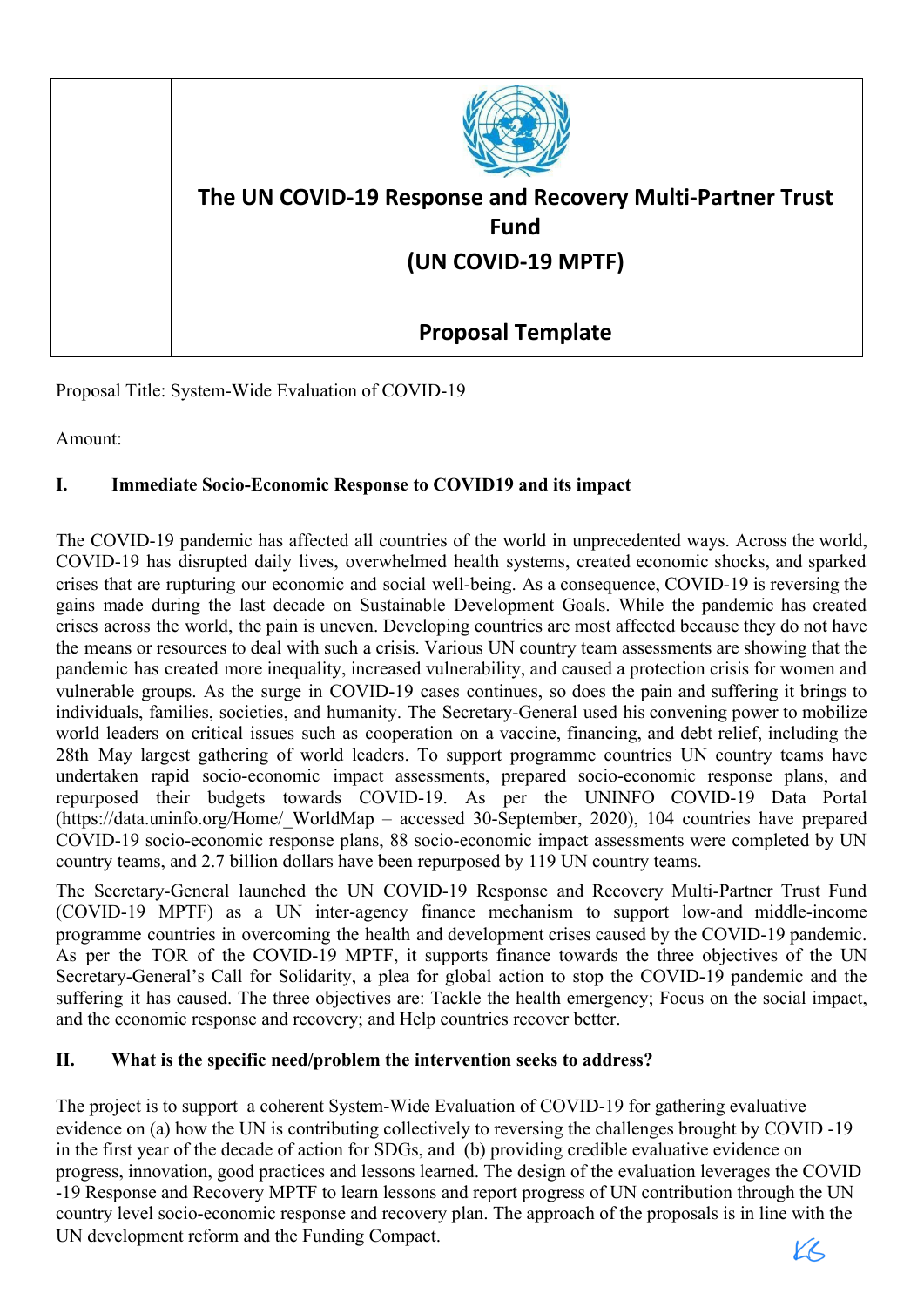#### Ш. Solutions proposed and how does this collaborative programme solve the challenge

The COVID-19 Recovery and Response MPTF is of critical global importance and its magnitude requires a robust and dynamic learning and accountability oriented evaluation agenda. The Fund is the only mechanism providing support to system-wide and joint programme at the country level in line with the UN development reform. Therefore, the evaluation of the fund will have the objective of providing periodic credible evaluative evidence on progress and challenges on the shared responsibility to continuously deliver better and to learn lessons. A system wide evaluation allows for a robust collective learning and progress across the UN system.

The objective is to manage a coherent UN system-wide evaluation assessing: (a) how the UN is contributing collectively to reversing the challenges brought by COVID -19 in the first year of the decade of action for SDGs, and (b) provide credible evaluative evidence on progress, innovation, good practices and lessons learned

The following are the three components that are proposed to solve the accountability and learning agenda/challenges for UN system-wide work on COVID-19.

1. Early Lessons and Evaluability. Early lessons from implementation experience would be important to ensure that the Fund delivers better in the future. As an unprecedented and evolving crisis, it is important to learn lessons as early as possible through assessment of implementation experience and to capture good practices and ways to improve how the UN entities can work together as a system in implementing the COVID-19 socio-economic response plans. A system-wide approach allows for a system wide perspective on these early lessons learnt. The reason to conduct the evaluability is to look at ways to conduct a final evaluation of the COVID-19 MPTF. It is envisaged that the final evaluation will be initiated in the second half of  $2021$ .

2. Self-Evaluation of SERPs. Support the UNCT to conduct self evaluation of the Socio-economic response plans. As per the UNINFO COVID-19 Data Portal (https://data.uninfo.org/Home/ WorldMap – accessed 14-October, 2020), 104 countries have prepared COVID-19 socio-economic response plans, of these 96 have a costed plan and 85 of the plans have indicated funding gaps. A self-evaluation will help the UNCT in a number of ways.

- Make adjustments to SERPs given the changing socio-economic context in the country.
- Support the UNCT and agencies in programmatic adjustment based on a critical self-reflection and early experience.
- Examine ways to better leverage UNCT assets.
- Initiate a discussion on how and when to shift from COVID-19 crisis/development programing to  $\bullet$ regular programing through the Cooperation Framework. This can include discussions on how best to manage the transition.
- Examine ways to improve alignment with national plans for COVID, as well with bilateral and IFIs plans.
- Understand better the implication of the funding gap for advocacy and fund-raising.
- Distill systemic lessons learnt to support knowledge-sharing across the UN system globally.  $\bullet$

## 3 Personnel<sup>-</sup>

- The HR requirements of this Project will include various UNOPS-contracted personnel positions reporting to Secretary-General's Designate (the Designate) for the COVID-19 MPTF ('Partner Personnel') and implementing Project activities under their direct direction and supervision.
- The Senior Coordinator, who is authorized by the Designated, will indicate the pre selected 'Partner  $\Box$ Personnel' consultants
- The process of establishing specific international or national positions will be initiated by EOSG/the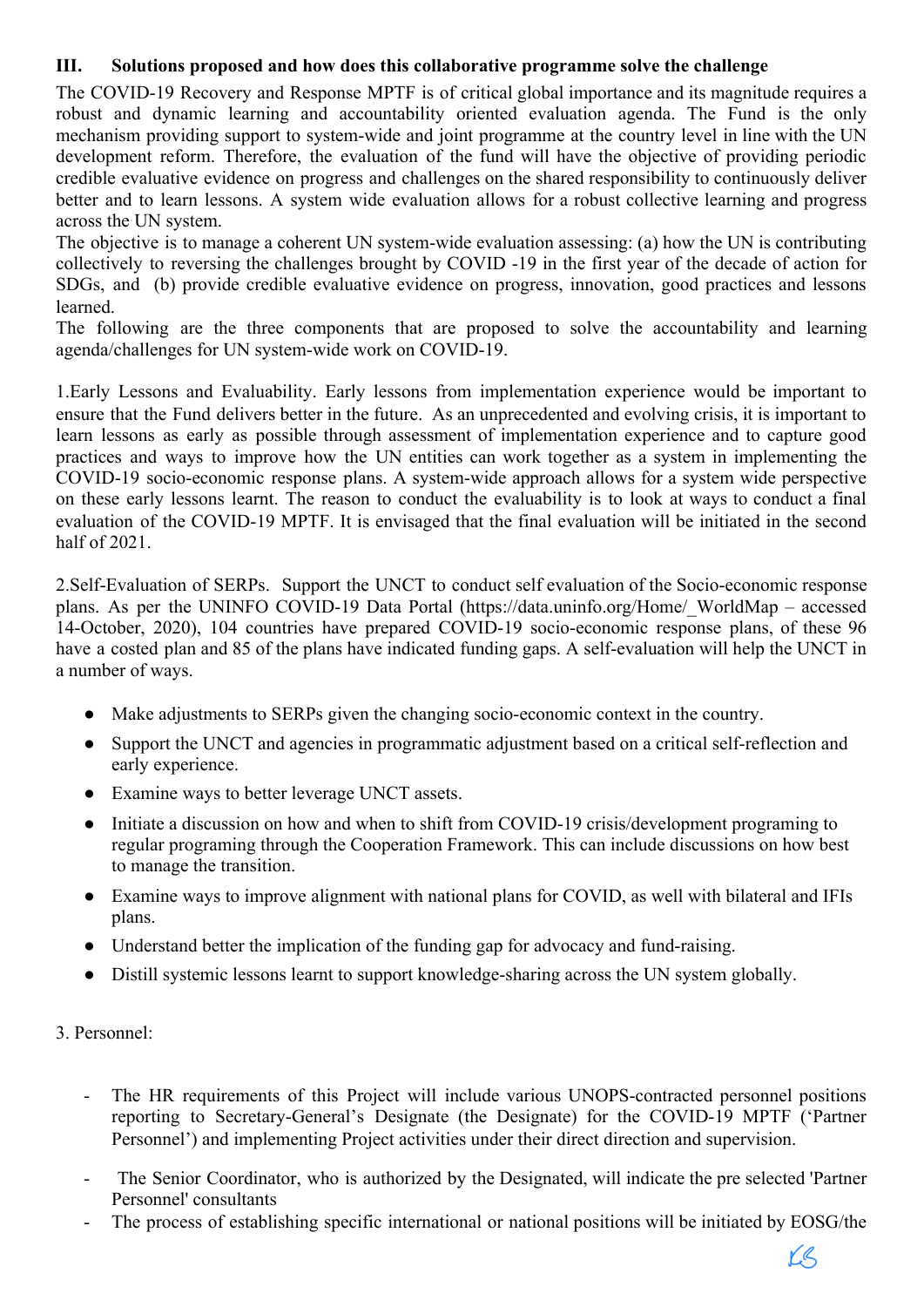Designate through a formal request to UNOPS and against the budget positions of this Project. Terms of Reference and deployment details will be included in such requests. EOSG/the Designate is requesting that the recruitment of specific candidates, pre-selected by EOSG/the Designate in compliance with applicable rules and regulations, and confirm that since the selection was outside UNOPS' control, that UNOPS carries no liability for the work performance of the personnel. In case of such pre-selection, EOSG/the Designate will provide UNOPS with a recent P.11 and contact details of the person and a letter as per Annex II' Partner Personnel Selection Letter Template'. The responsibilities of UNOPS and EOSG/the Designate are described in Annex III' Matrix of responsibilities', while Human Resources arrangements are described in annex IV 'HR arrangements'.

- UNOPS will engage individual Partner Personnel through the contractual modality specified in the request. By default, this will be Individual Contractor Agreement (ICA) modality – national or international. There will be 1 technical staff position, at the P-7 level (with applicable terms of reference as per annex I) for whom it is assumed that the provisions stated in the Memorandum of Understanding between the Secretariat of the United Nations and UNOPS signed on 3 August 2014 and regulating partner personnel have been met. This arrangement has been approved by the appropriate authorities of the respective organizations.
- The technical staff will be drawn from UNICEF on loan in order to provide leadership and technical support for managing evaluation related work for COVID-19 Response and Recovery MPTF including the above two components.

The evaluation follows the principle of a cohesive "One UN" approach to evaluation similar to the approach taken by the Fund. This approach is needed to avoid fragmented and dispersed evaluative evidence from UN entities evaluation offices. The System-Wide Evaluation Policy has explicitly stated in its guiding principles the compliance to UN ethical standards, humanitarian principles, human rights, disability, gender equality, 'do no harm' principle and the commitment to 'no one left behind'.

#### IV. **Target population**

- Secretary-Generals Designate for COVID-19 Response and Recovery MPTF
- Advisory Committee of the COVID-19 Response and Recovery MPTF
- DCO and UN Country Teams
- UN Sustainable Development Group members.
- National Governments.

#### $\mathbf{V}_{\bullet}$ Catalytic impact and hum-dev nexus

The COVID-19 recovery and response MPTF is of critical global importance to the UN cohesive and catalytical response at country level. Therefore, it requires a robust and dynamic learning and accountability-oriented evaluation agenda. The Fund is also one of the important financing mechanisms for COVID-19, providing support to system-wide and joint programmes at the country level, in line with the UN development reform. Therefore, the catalytic impact from learning and accountability will resonate throughout the UN Development System. One of the questions to be answered by the early lessons exercise is to know how to transition from a serious development emergency to "new normal" development programme.

#### VI. Who will deliver this solution?

UNOPS-contracted personnel positions reporting to EOSG ('Partner Personnel') and implementing Project activities under their direct direction and supervision.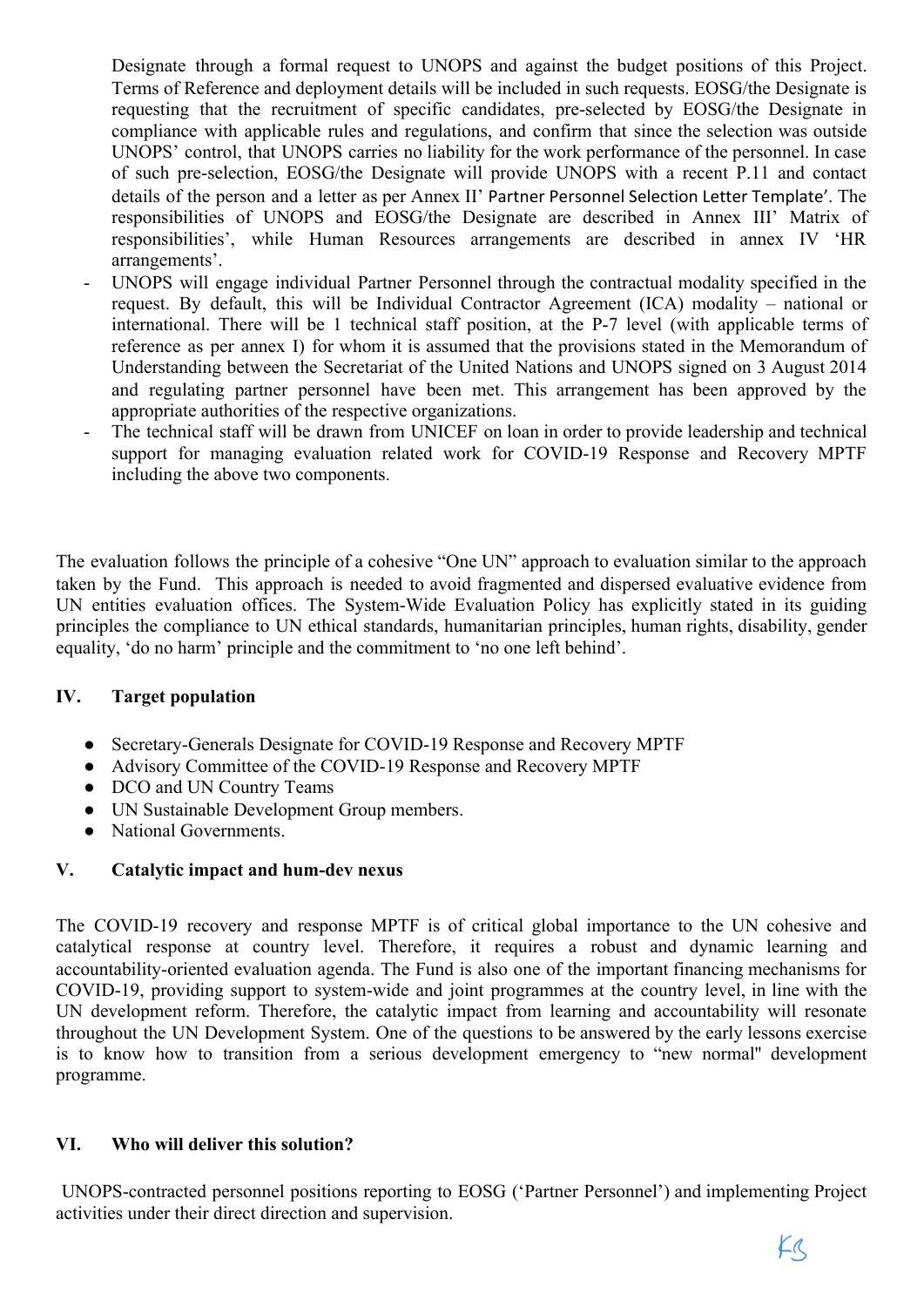# VII. How will you learn from and communicate about the project?

The project is a learning and accountability project. Its lessons will be disseminated and discussed at UNCT level, UNSDG, and with the Advisory Committee of the COVID-19 Response and Recovery MPTF.

# VIII. Budget:

The total budget for the Activities is \$656,381.44 in USD, as more fully described below.

|    |                                  |          |                |            |          | Number |              |
|----|----------------------------------|----------|----------------|------------|----------|--------|--------------|
|    |                                  |          | Duty           | Unit       | Number   | of     |              |
|    |                                  | Category | <b>Station</b> | Cost/Month | of Units | Months | Total        |
|    | 1. PERSONNEL                     |          |                |            |          |        |              |
| 10 |                                  |          | <b>New</b>     |            |          |        |              |
| 01 | P7 Staff                         | P7       | York           |            | 1        | 12     | \$271,440.60 |
|    | 10 Evaluation consultants and    |          | Home-ba        |            |          |        |              |
|    | 02 panel                         | IICA 4   | sed            |            | 5        |        | \$300,000.00 |
|    | Sub-Total 1. PERSONNEL           |          |                |            |          |        | \$571,440.60 |
|    | 2. GENERAL OPERATING             |          |                |            |          |        |              |
|    | <b>COSTS</b>                     |          |                |            |          |        |              |
|    | Shared services/ Locally         |          |                |            |          |        | \$30,000.00  |
|    | 20 Managed Direct Costs          |          |                |            |          |        |              |
|    | 01 (Finance, HR, Procurement,    |          |                |            |          |        |              |
|    | Admin, ect.)                     |          |                |            |          |        |              |
|    | 20 Centrally Managed Direct      |          |                | \$1,000.00 | 12       | 12     | \$12,000.00  |
|    | 02 Costs                         |          |                |            |          |        |              |
|    | Sub-Total 2. OPERATING           |          |                |            |          |        | \$42,000.00  |
|    | <b>EXPENSES</b>                  |          |                |            |          |        |              |
|    | <b>Total Project Direct Cost</b> |          |                |            |          |        | \$613,440.60 |
|    | Indirect cost 7%                 |          |                |            |          |        | \$42,940.84  |
|    | TOTAL PROJECT BUDGET             |          |                |            |          |        | \$656,381.44 |

# **IX. Financial Reporting:**

UNOPS will provide the following reports, prepared in accordance with the Recipient Agency's financial regulations, rules, policies, procedures, and administrative instructions:

- a. Annual financial report as of 31 December with respect to the funds disbursed to it from the Fund Account, to be provided no later than four (4) months (30 April) after the end of the calendar year; and
- b. Certified final financial statements and final financial reports after the completion of the activities in the approved programmatic document, including the final year of the activities in the approved programmatic document, to be provided no later than five (5) months (31 May) after the end of the calendar year in which the financial closure of the activities in the approved programmatic document occurs, or according to the time period specified in the financial regulations and rules of UNOPS<sup>1</sup>, whichever is earlier.

 $16$  months after project closure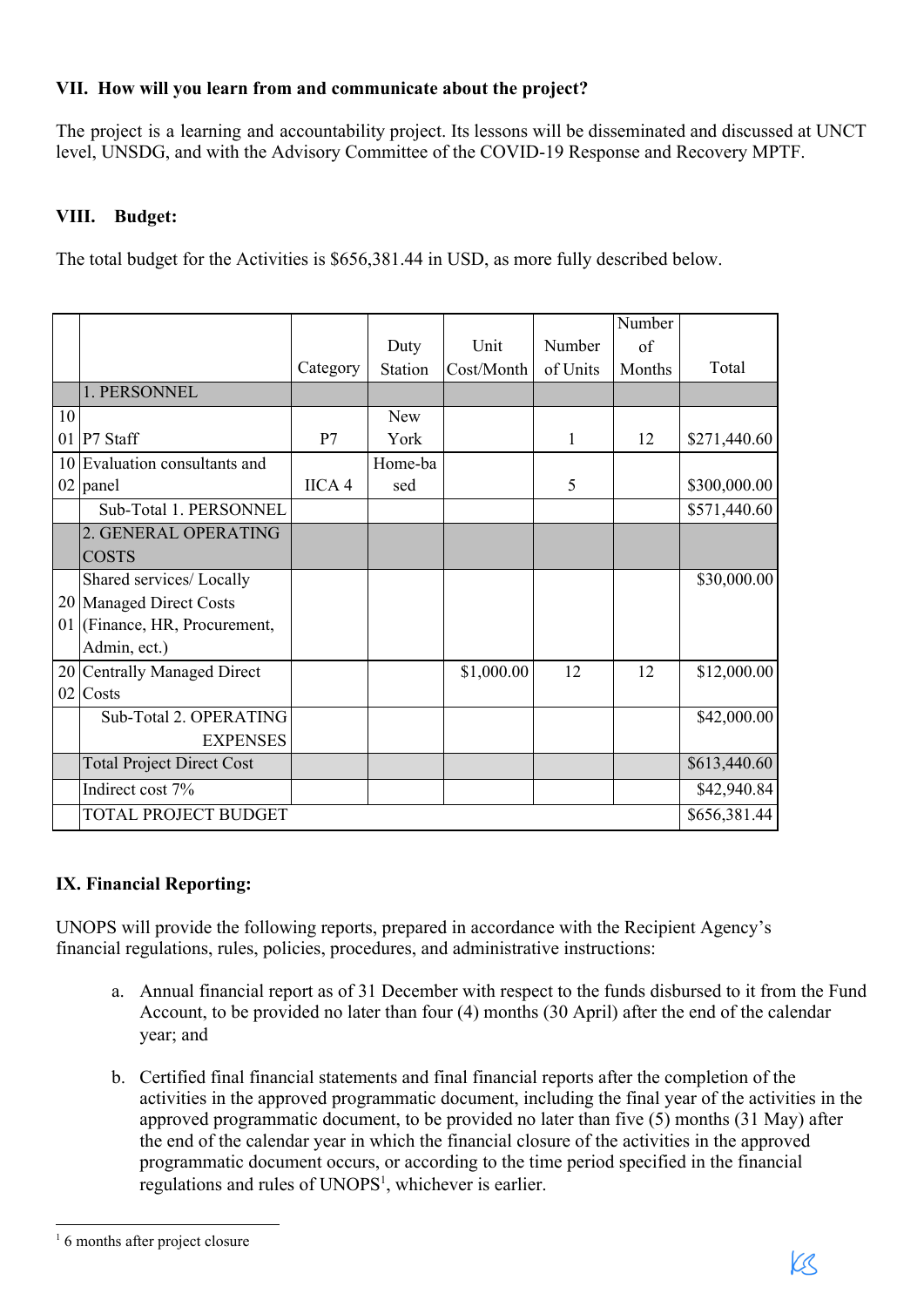# **Cover Page**

| <b>Contacts</b>                             | <b>UNOPS</b><br>Name: Mr Kirk Bayabos, Head of Sustainable Development Cluster, NYSC<br>Mrs Isabella Vettolani, Senior Portfolio Manager, Sustainable Development Cluster, NYSC<br>Email: kirkb@unops.org, isabellav@unops.org                                                                                                                                                                                                                                                                                                                                                                                                                                                                                                                        |               |               |                 |  |  |
|---------------------------------------------|-------------------------------------------------------------------------------------------------------------------------------------------------------------------------------------------------------------------------------------------------------------------------------------------------------------------------------------------------------------------------------------------------------------------------------------------------------------------------------------------------------------------------------------------------------------------------------------------------------------------------------------------------------------------------------------------------------------------------------------------------------|---------------|---------------|-----------------|--|--|
| <b>Title of proposed</b><br>program         | System-Wide Evaluation of COVID-19. The project is to support a coherent System-Wide<br>Evaluation of COVID-19 for gathering evaluative evidence on (a) how the UN is<br>contributing collectively to reversing the challenges brought by COVID -19 in the first<br>year of the decade of action for SDGs, and (b) providing credible evaluative evidence on<br>progress, innovation, good practices and lessons learned. The design of the evaluation<br>leverages the COVID-19 Response and Recovery MPTF to learn lessons and report<br>progress of UN contribution through the UN country level socio-economic response and<br>recovery plan. The approach of the proposals is in line with the UN development reform<br>and the Funding Compact. |               |               |                 |  |  |
| <b>Universal Markers</b>                    | The project integrates gender, human rights, disability and leave no one behind principles<br>throughout the process, including participation and consultation of key stakeholders to the<br>greatest extent possible;<br>The exercise will follow the guidance on the integration of gender equality and human<br>rights principles in its focus and process, as established in the UN handbook <i>Integrating</i><br>Human Rights and Gender Equality in Evaluation - Towards UNEG Guidance. It will                                                                                                                                                                                                                                                |               |               |                 |  |  |
|                                             | follow UNEG Norms and Standards for Evaluation in the UN system and abide by UNEG<br>Ethical Guidelines.                                                                                                                                                                                                                                                                                                                                                                                                                                                                                                                                                                                                                                              |               |               |                 |  |  |
| <b>Fund Specific Markers</b>                | Human Rights Based Approach to COVID19 Response: Yes the evaluations follow the<br>principles.<br>Considered OHCHR guidance in proposal development <b>UN OHCHR COVID19 Guidance</b>                                                                                                                                                                                                                                                                                                                                                                                                                                                                                                                                                                  |               |               |                 |  |  |
|                                             | This project will fall under the Fund's Enabler window.                                                                                                                                                                                                                                                                                                                                                                                                                                                                                                                                                                                                                                                                                               |               |               |                 |  |  |
| <b>Geographical Scope</b>                   | Global                                                                                                                                                                                                                                                                                                                                                                                                                                                                                                                                                                                                                                                                                                                                                |               |               |                 |  |  |
| <b>Recipient UN</b><br><b>Organizations</b> | <b>UNOPS</b>                                                                                                                                                                                                                                                                                                                                                                                                                                                                                                                                                                                                                                                                                                                                          |               |               |                 |  |  |
| Implementing<br><b>Partners</b>             |                                                                                                                                                                                                                                                                                                                                                                                                                                                                                                                                                                                                                                                                                                                                                       |               |               |                 |  |  |
| Programme and                               |                                                                                                                                                                                                                                                                                                                                                                                                                                                                                                                                                                                                                                                                                                                                                       |               |               |                 |  |  |
| <b>Project Cost</b>                         | <b>Budget</b>                                                                                                                                                                                                                                                                                                                                                                                                                                                                                                                                                                                                                                                                                                                                         | <b>Agency</b> | <b>Amount</b> | <b>Comments</b> |  |  |
|                                             | <b>Budget Requested</b>                                                                                                                                                                                                                                                                                                                                                                                                                                                                                                                                                                                                                                                                                                                               | <b>UNOPS</b>  | \$656,381.44  |                 |  |  |
|                                             | In-kind<br><b>Contributions</b>                                                                                                                                                                                                                                                                                                                                                                                                                                                                                                                                                                                                                                                                                                                       |               |               |                 |  |  |
|                                             | <b>Total</b>                                                                                                                                                                                                                                                                                                                                                                                                                                                                                                                                                                                                                                                                                                                                          |               | \$656,381.44  |                 |  |  |
|                                             |                                                                                                                                                                                                                                                                                                                                                                                                                                                                                                                                                                                                                                                                                                                                                       |               |               |                 |  |  |
| <b>Comments</b>                             |                                                                                                                                                                                                                                                                                                                                                                                                                                                                                                                                                                                                                                                                                                                                                       |               |               |                 |  |  |
|                                             |                                                                                                                                                                                                                                                                                                                                                                                                                                                                                                                                                                                                                                                                                                                                                       |               |               |                 |  |  |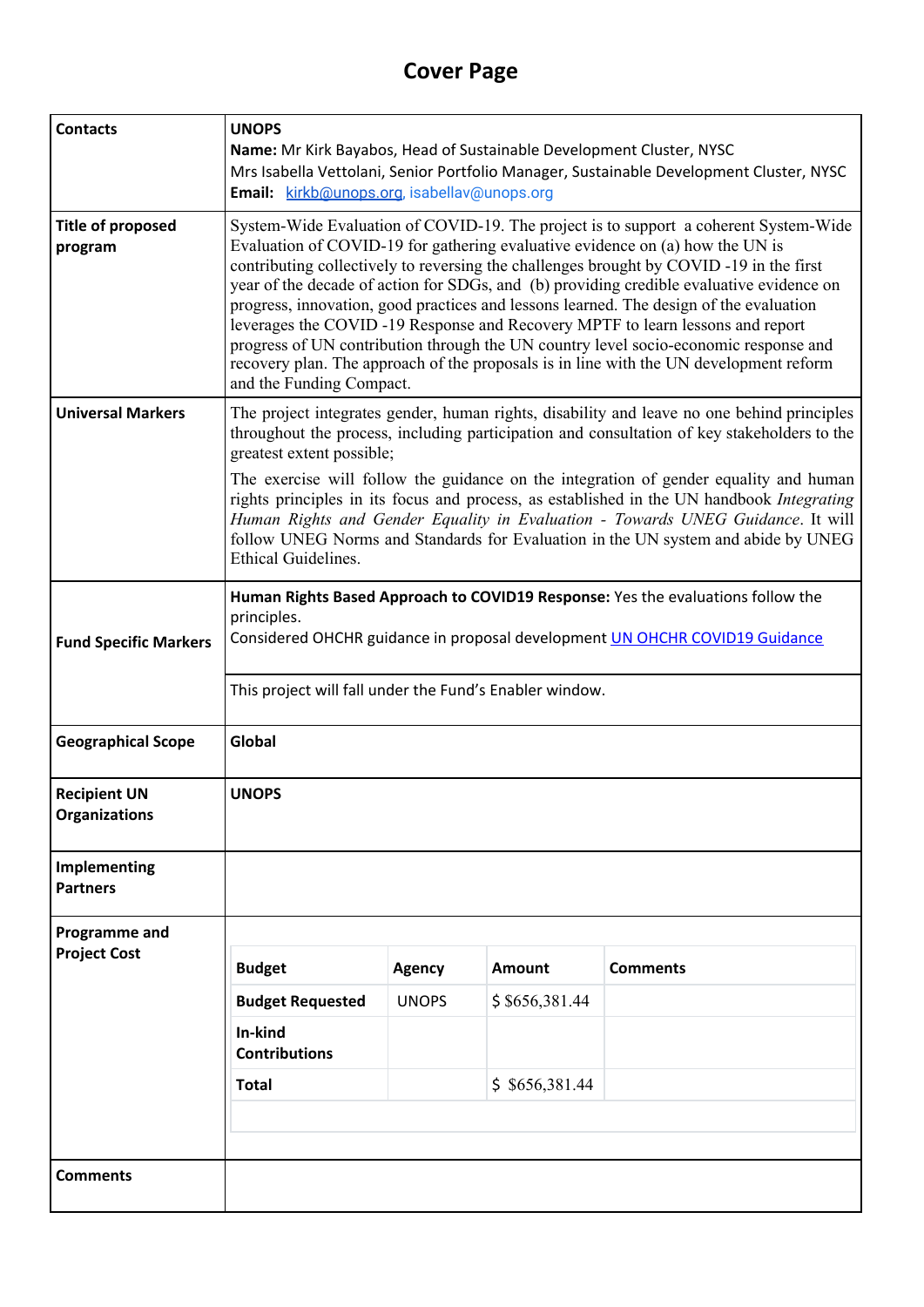Signed: On behalf of the [Name of the Recipient Agency] Annex I. ToR

### UNITED NATIONS

### JOB DESCRIPTION: SENIOR COORDINATOR - SYSTEM-WIDE EVALUATION

### POST LEVEL: P7 (Donor Funding)

### DUTY STATION: NEW YORK

### August 2020

1. DURATION OF ASSIGNMENT. Initial 364 days as staff on loan and may be renewable subject to releasing entity's agreement, performance and donor funding availability. Start date 6 November 2020.

2. POSITION REPORTS TO: Special Advisor to the Secretary General on Reforms. The function will move to the System-Wide Evaluation Office when it is established.

3. PURPOSE OF THE POST: The report of the Secretary General on implementation of the QCPR (A/75/79, April 2020) detailed the approach to strengthen the quality and independence of system-wide evaluations. The focus of system-wide evaluation at the country level will be on the evaluation of the Cooperation Framework and related joint activities. At the global level, the focus will be on the planning, conducting, reporting and resourcing of system-wide evaluations and sharing knowledge across them. Multi-partner trust funds, such as the Joint Fund for the 2030 Agenda for Sustainable Development, the multi-stakeholder trust fund of the Spotlight Initiative, and the multi-partner trust fund for COVID-19 response and recovery, in which a large number of United Nations entities are working towards a common objective, will be evaluated as a system-wide evaluation.

As per the SG's report, the Terms of Reference of the UN COVID-19 Response and Recovery MPTF (COVID-19 MPTF) states that the evaluation will follow the UN Evaluation Group norms and standards and will be carried out in line with the system-wide evaluation policy.

The Senior Coordinator provides evaluation expertise for system-wide evaluation of UN response to COVID-19 and technical support to UN Reform Team for the system-wide evaluation work until the System-Wide Evaluation Office is formally established.

The overarching objectives of the post are to: a) ensure a coherent UN system-wide evaluation assessing how the UN is contributing collectively to reversing the challenges brought by COVID -19 in the decade of action for SDGs, by providing credible evaluative evidence on progress, innovation, good practices and lessons learned; and b) support Cooperation Framework evaluations and system-wide evaluation activities in cooperation with UN evaluation offices.

### DELIVERABLES:

1. Lead and manage the system-wide evaluation of COVID-19 and its related process.

2. Provide leadership to the System-Wide Evaluation Advisory Committee and working groups set up for the evaluations.

3. Ensure high-quality professional work by instituting the necessary enabling environment for working groups and independent consultants.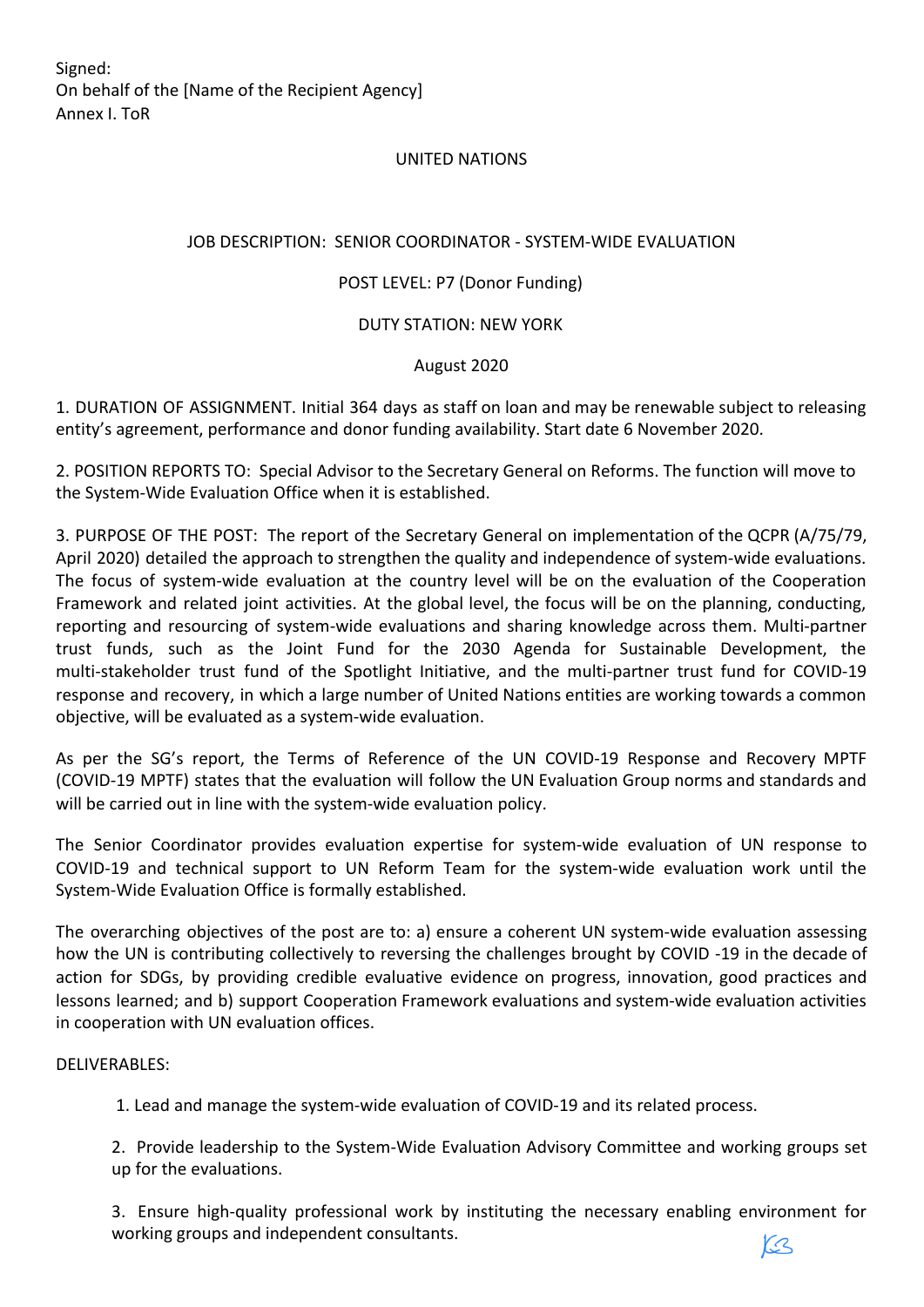Å. Set quality standards for system-wide evaluation products and oversee the quality control of SWE evaluation deliverables.

5. Develop the annual work programme and budget. Raise donor funding for the budget.

Ç. Communicate evaluation results to partners and UNSDG.

7. Ensure that evaluation knowledge and lessons are fed in a timely manner into key UNSDG processes.

8. Represent SWE in the United Nations Evaluation Group and with relevant partners.

Ê. Prepare a concept note and quarterly progress reports for the Secretary General's Designate for COVID-19 on the progress of evaluation.

10. Support system-wide evaluation activities, such as cooperation framework evaluation, as requested and required.

### QUALIFICATIONS AND COMPETENCIES:

EDUCATION: Master's Degree.

WORK EXPERIENCE: Over fifteen years' experience in progressively responsible professional work related to strategic planning, and management of development cooperation and evaluation work. At least 5 years' experience as a senior evaluator in a UN entity. Prior experience with system-wide evaluation exercises, such as Delivering as One evaluation.

### COMPETENCIES:

- Substantive knowledge of UNEG norms and standards.

- Knowledge of inter-governmental policy-setting and ability to bring together various perspectives by political actors.

- Solid track-record for conducting joint evaluations and UNDAF evaluations.

- Track record of ability to negotiate different viewpoints in complex institutional settings.

- Excellent analytical skills, including the ability to quickly and clearly synthesize ideas and feedback.

- Integrity in decision-making, with clear understanding of independence and consultation, and experience conducting policy papers that are consultative.

- Ability to work autonomously, while at the same time accepting guidance and demonstrating strong teamwork skills.

- Demonstrated fund-raising abilities and negotiations with donors.

- Excellent communication, negotiating, advocacy and problem-solving skills.

- Demonstrated ability to work collaboratively in a multicultural environment and to establish harmonious and effective working relationships, both within and outside the organization.

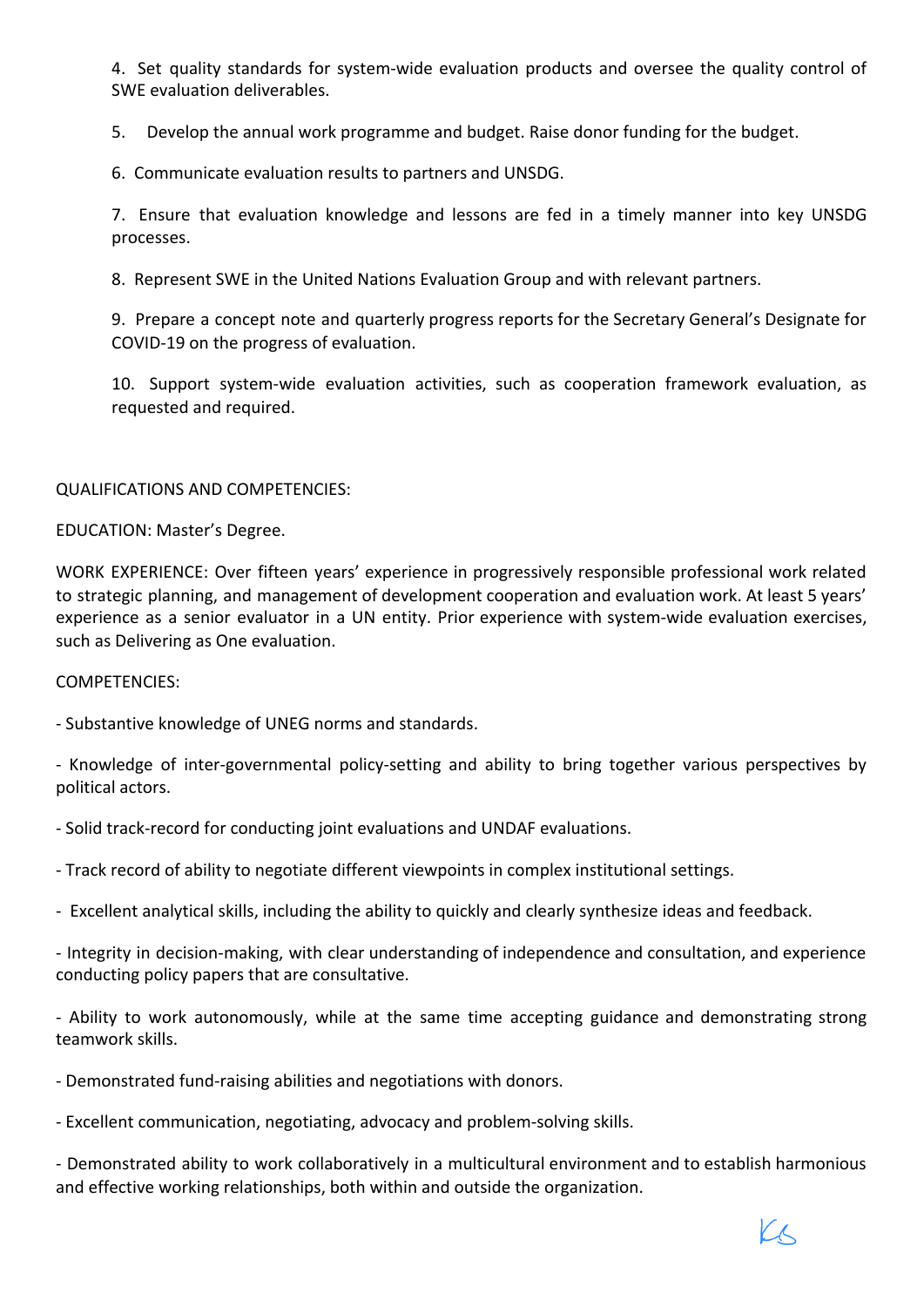The incumbent works under the overall supervision of the Special Advisor to the Secretary General on Reform. Incumbent is expected to operate independently as per the UNEG norms and standards and deliver products of high quality. Incumbent is expected to frequently exercise independent judgment in external meetings with other UN entities, member states, and donors.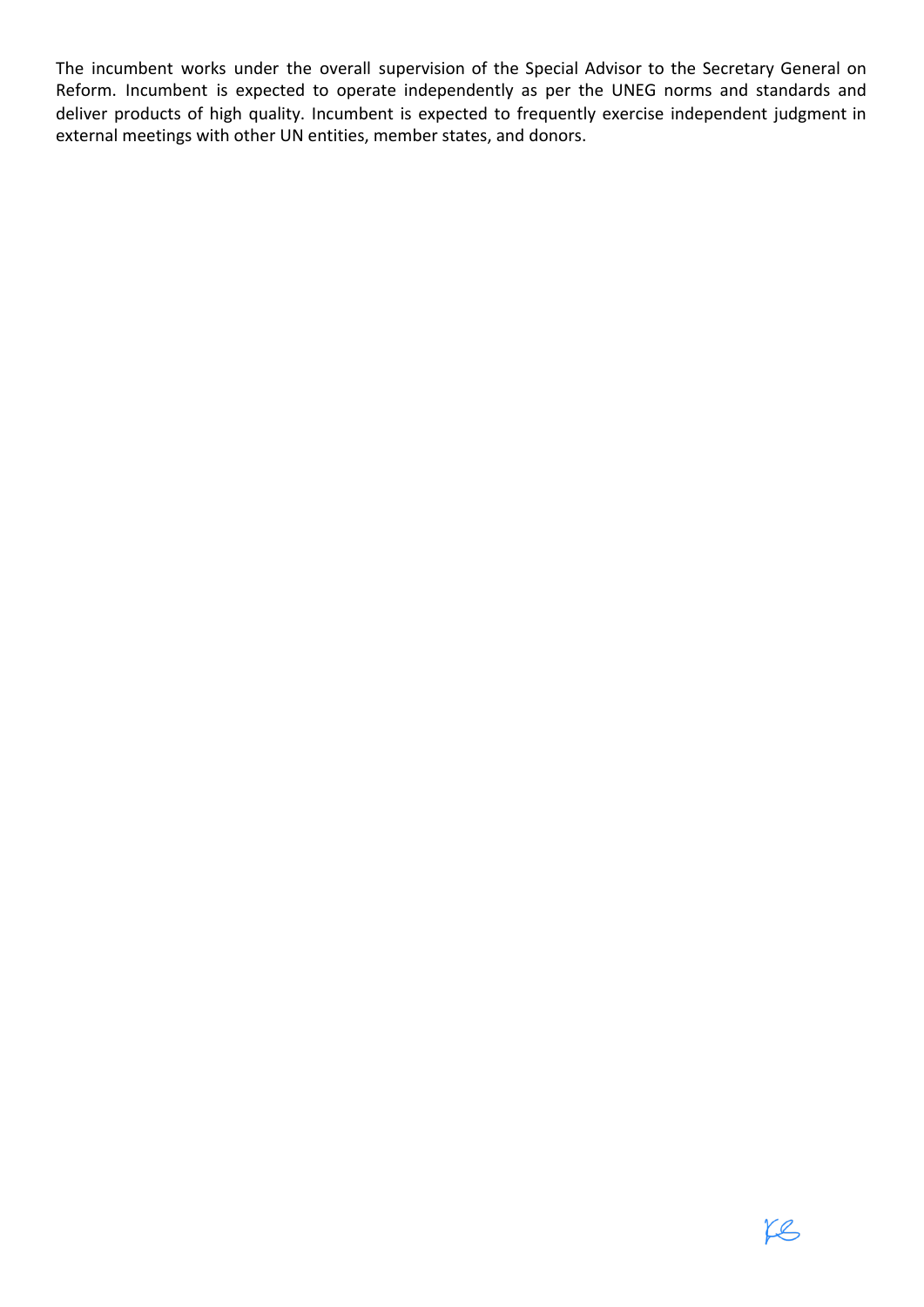## [AGENCY LETTERHEAD]

United Nations Office for Project Services (UNOPS) Europe and Middle East Office (EMO) Midtermolen 3, PO Box 2695, 2100 Copenhagen, Denmark

Attention: [UNOPS Contact Person]

Dear [UNOPS Contact Person],

RE: LETTER OF REQUEST FOR PRE-SELECTION IN PROCESSUS FOR [PROJECT]

We refer to the UN COVID-19 MPTF MOU signed between UNDP and Recipient UN Organizations, including UNOPS on 7 April 2020 regarding The Operational Aspects of the UN COVID-19 Response and Recovery Fund.

EOSG writes to pre-select the following organization(s) to be contracted by UNOPS in the context of the [Project] engagement:

- 1. [Organization] [Activities] [Budget]
- 2. [Organization] [Activities] [Budget]
- 3. [Organization] [Activities] [Budget]

### AND/OR

[Agency] [also] writes to pre-select the following personnel to be contracted by UNOPS in the context of the [Project] engagement:

- 1. [Name], [Position], [Budget]
- 2. [Name], [Position], [Budget]
- 3. [Name], [Position], [Budget]

EOSG confirms that, in selecting the above [entities], it has complied with applicable internal rules regulations and procedure.

Furthermore, since the pre-selection is outside UNOPS' control, EOSG recognizes and agrees that UNOPS shall not be accountable, or otherwise carry any liability, for the performance of the pre-selected entities above.

Yours sincerely,

[Agency Representative of same level that signed the Agreement or lower level representative with the proper delegated authority]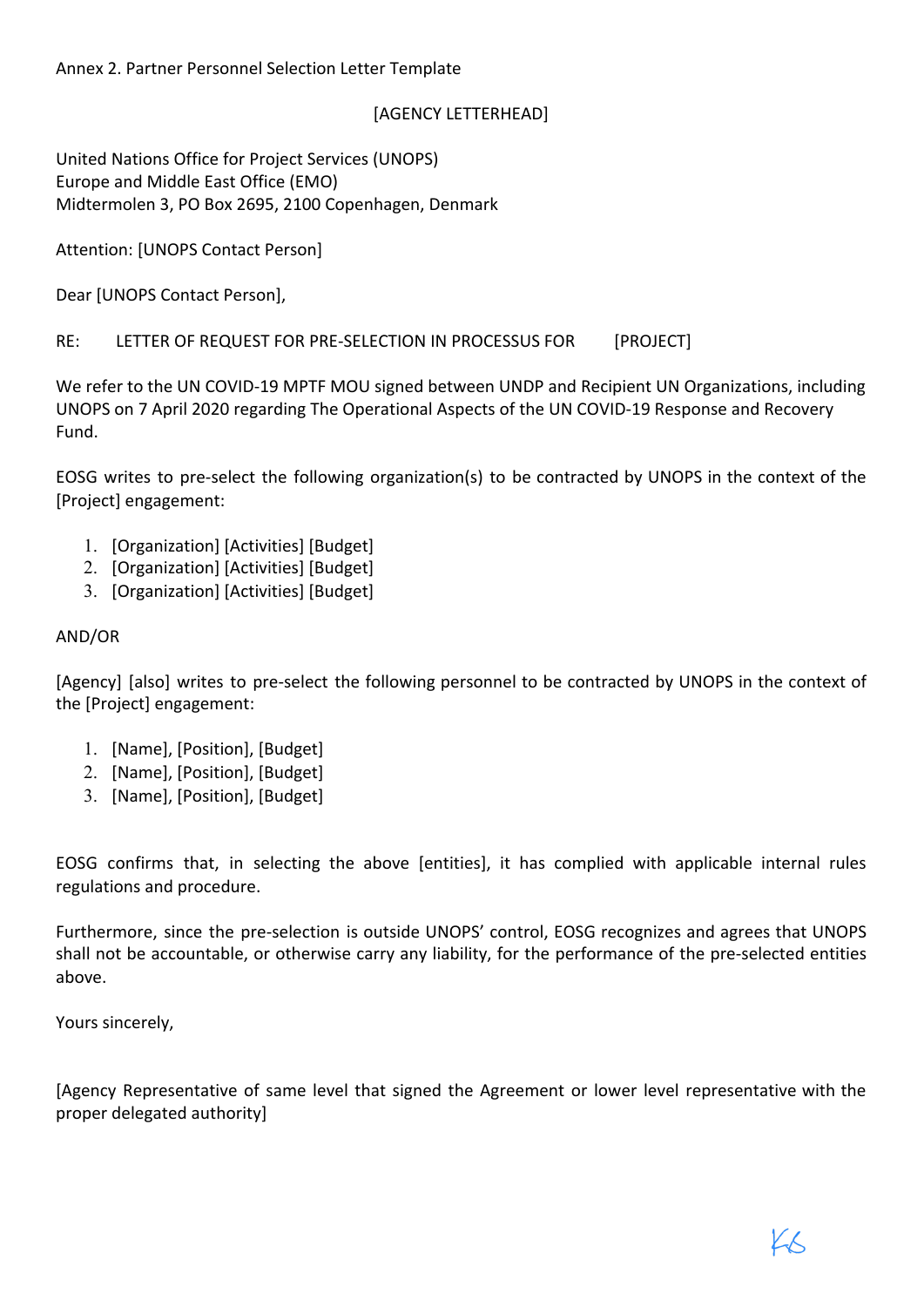# **Matrix of responsibilities Partner Personnel -for selection following United Nations Secretariat rules**

|                            | Activity                                                                                                                                                                                                                                                                                                                                                                                                                                             | <b>EOSG</b> | <b>UNOPS</b> |
|----------------------------|------------------------------------------------------------------------------------------------------------------------------------------------------------------------------------------------------------------------------------------------------------------------------------------------------------------------------------------------------------------------------------------------------------------------------------------------------|-------------|--------------|
|                            | Preparation of Terms of Reference (TOR)                                                                                                                                                                                                                                                                                                                                                                                                              | x<br>X<br>x |              |
|                            | For preselection                                                                                                                                                                                                                                                                                                                                                                                                                                     |             |              |
| Recruitment and            | Identification of candidate through own selection process                                                                                                                                                                                                                                                                                                                                                                                            |             |              |
| Selection                  | Obtain pre-selection letters, CV, TORs, supplier form and a<br>copy of candidat's ID                                                                                                                                                                                                                                                                                                                                                                 |             | x            |
|                            | Establish remuneration based on local market rates and<br>individual background                                                                                                                                                                                                                                                                                                                                                                      |             |              |
|                            |                                                                                                                                                                                                                                                                                                                                                                                                                                                      |             |              |
|                            | Submit hiring request to UNOPS with ToR and above referred<br>documents, indicating contract duration and remuneration                                                                                                                                                                                                                                                                                                                               | X           |              |
|                            | Internal processing by UNOPS/issuance of contract and related<br>documents                                                                                                                                                                                                                                                                                                                                                                           |             | x            |
|                            | Technical supervision/attendance monitoring/clearance of<br>requests for payment                                                                                                                                                                                                                                                                                                                                                                     | x           |              |
| Contracting                | Contract administration, including contract extension, payment<br>of fees                                                                                                                                                                                                                                                                                                                                                                            |             | x            |
|                            | Mission travel arrangements and payment of entitlements                                                                                                                                                                                                                                                                                                                                                                                              | x           | $(x)^*$      |
|                            | Performance review upon completion of assignment                                                                                                                                                                                                                                                                                                                                                                                                     | x           |              |
|                            | Conflict resolution in the event of non or unsatisfactory<br>performance                                                                                                                                                                                                                                                                                                                                                                             | x           |              |
|                            |                                                                                                                                                                                                                                                                                                                                                                                                                                                      |             |              |
| Supervision                | Technical instructions and day-to-day management and<br>supervision of personnel                                                                                                                                                                                                                                                                                                                                                                     |             |              |
|                            | x<br>Leave management and approval following UNOPS policies<br>x<br>Contract administration, including administration of<br>entitlements and benefits, in accordance with UNOPS<br>regulations and rules<br>Processing payment, including remuneration, related<br>allowances and other provisions<br>Transfer of payments to personnel individual bank accounts<br>Administration of insurance (as applicable)<br>Performance review/appraisal<br>x |             |              |
|                            |                                                                                                                                                                                                                                                                                                                                                                                                                                                      |             |              |
|                            |                                                                                                                                                                                                                                                                                                                                                                                                                                                      |             | x            |
| Contract<br>administration |                                                                                                                                                                                                                                                                                                                                                                                                                                                      |             | x            |
|                            |                                                                                                                                                                                                                                                                                                                                                                                                                                                      |             | x            |
|                            |                                                                                                                                                                                                                                                                                                                                                                                                                                                      |             | x            |
|                            |                                                                                                                                                                                                                                                                                                                                                                                                                                                      |             |              |
| Performance                |                                                                                                                                                                                                                                                                                                                                                                                                                                                      |             |              |
| management                 | Promotion/reclassification of posts (as applicable)                                                                                                                                                                                                                                                                                                                                                                                                  | x           |              |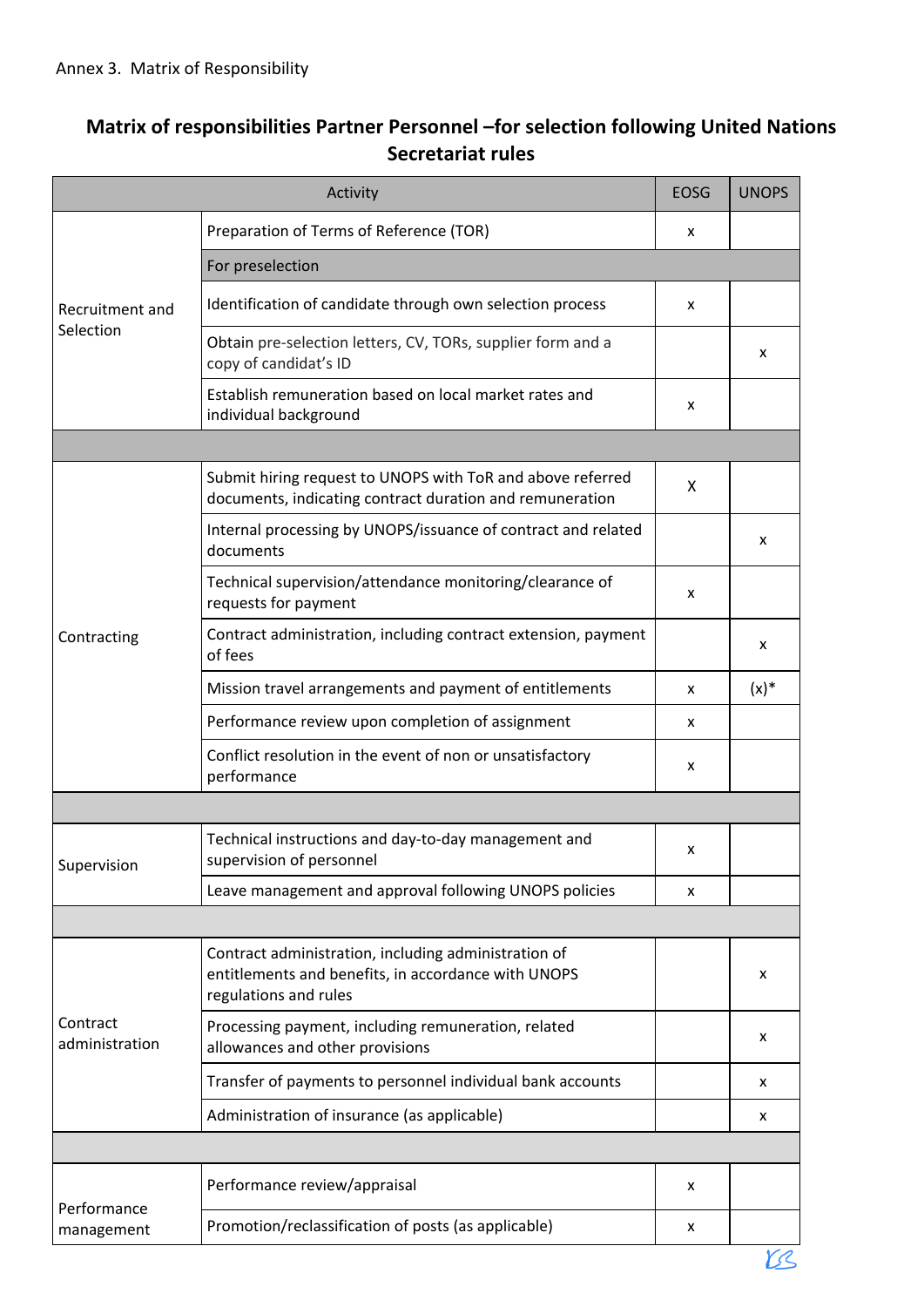|                              | Decision on (non)renewal of contracts                                                                                                                                        | x |   |  |  |  |
|------------------------------|------------------------------------------------------------------------------------------------------------------------------------------------------------------------------|---|---|--|--|--|
|                              |                                                                                                                                                                              |   |   |  |  |  |
| Separation                   | Decision on termination of contracts                                                                                                                                         |   |   |  |  |  |
|                              | Administration of separation entitlements                                                                                                                                    |   | X |  |  |  |
|                              |                                                                                                                                                                              |   |   |  |  |  |
| Dispute<br>resolution/claims | Disputes or claims arising from or in connection with the work<br>of the individual, including any disputes or claims from third<br>parties                                  |   |   |  |  |  |
|                              | Disciplinary review and actions                                                                                                                                              | x |   |  |  |  |
|                              |                                                                                                                                                                              |   |   |  |  |  |
|                              | Report to UNDSS of the personnel provided                                                                                                                                    | x |   |  |  |  |
| Security                     | <b>Evacuation management</b>                                                                                                                                                 | x |   |  |  |  |
|                              | Ensure that personnel comply with all the applicable security<br>requirements (UNOPS accepts no responsibility for any breach<br>of security requirements by such personnel) | x |   |  |  |  |
|                              |                                                                                                                                                                              |   |   |  |  |  |
|                              | Maintain a legal agreement with a service provider of related<br>services, and be the interface vis-à-vis the service provider *.                                            |   | x |  |  |  |
| <b>Medical Evacuation</b>    | Ensure that accurate information related to personnel is<br>available and regularly updated.                                                                                 | x |   |  |  |  |
|                              | Approval of medical evacuation(s).                                                                                                                                           | x |   |  |  |  |
|                              | Cost of actual evacuation and medical expenses (these costs<br>are not included in the budget).                                                                              | x |   |  |  |  |

« UNOPS/Partner may assist if requested

« Currently UNOPS holds a long term agreement with Europe Assistance for the provision of medical evacuation services.

 $46$